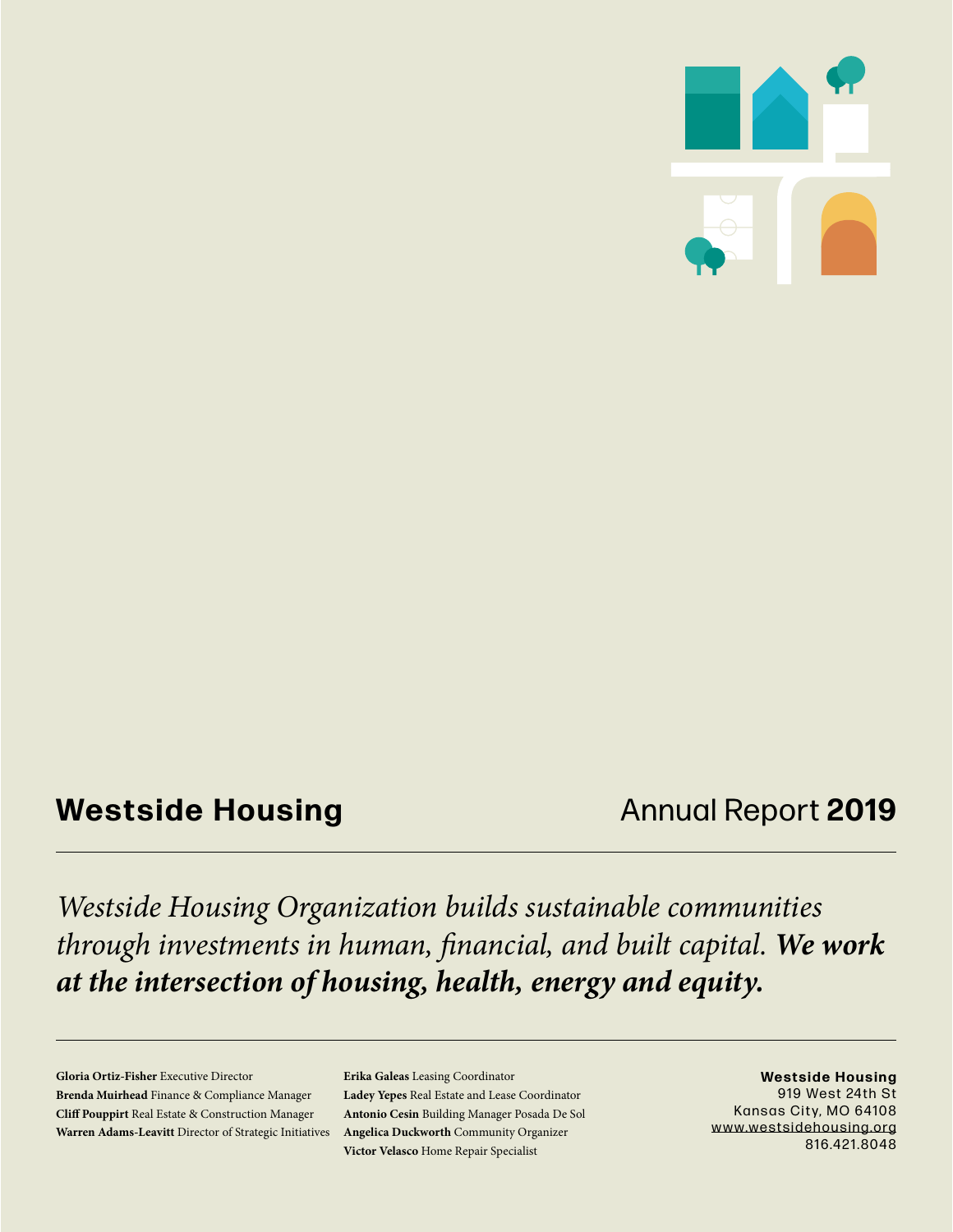#### **In 2019, Westside Housing Organization continued to grow our impact in our community and city.**

When residents of the Westside opened their property tax assessments in May of 2019, many were shocked at the increase in the assessed value of their homes, which would translate into much higher property taxes to pay. Some of the long-time residents whom we assisted had tax assessments increase 600% over 2018. Westside Housing Organization worked with Guadalupe Center, Inc.; Hispanic Economic Development Council; and Legal Aid of Western Missouri to help residents of the Westside Neighborhood file appeals to their property tax assessments as well as advocate for a fairer assessment process. Together with the other organizations, Westside Housing Organization assisted over 500 Westside residents in filing property tax appeals, reducing those assisted from an average of over 50% increase to an increase of 16%.

On March 31, 2019 we celebrated the installation of solar panels on two more of our buildings: the Jefferson Place Apartments at 1655 Jefferson Street and Woodland Plaza at 1716 E. 8th Street. Between our solar panel installations and our energy efficiency improvements in 2018 and 2019, Westside Housing Organization is saving 175,872 kwh per year in energy use and reduce our carbon footprint by 13,746 lbs/year. Our investment in renewable energy lowers utility costs for both Westside Housing Organization and our affordable housing residents.

There were 20 young adults who participated in the construction training through Westside Housing's Workforce Development Program. The program works in partnership with Emerging Builders and CoBuild. In the fall of 2019, these young people worked on 1001 Norton Avenue, a single-family home in the Northeast community that Westside Housing Organization is renovating. The home sold to a family buying their first home.

In 2019, we received funds from 11 new grant sources, including the Federal Home Loan Banks of Des Moines and Topeka. Those two Federal Home Loan Bank grants together resulted in \$806,000 in Home Repair funds spread over two years for Westside Housing Organization, dramatically enhancing the Home Repair Program in Kansas City. As a direct result, Westside Housing was able to invest over \$1,000,000 in Home Repairs in Kansas City's urban core communities!

Finally, we want to welcome Seven Swans Creperie, which moved into the commercial space in the corner of the Nottingham Apartments at 1746 Washington Street and provide fresh, organic crepes made from locally sourced ingredients Thursdays through Sundays.





**Gloria Ortiz-Fisher** Executive Director

Thank you to our **Board of Directors** for your support through an important year of growth and service.

A house by a name denotes **a resident of the Westside**  $Neighbourhood!$ 

**Jamie Jeffries**  Board President Owner of Jamie Jeffries Construction

**Jack Balestrieri** Vice President Owner, Balestrieri Consulting, LLC

**Adam Jones**  Secretary, Multi-Family Committee Chair Developer

**Carmen Lopez**  Treasurer, Finance Committee Chair Director of Lending, AltCap

**Lauren Arredando Elliott** Assistant Vice President, Merchant Services, Commerce Bank

**Laura Lesniewski**  Principal, BNIM Architects

**John McDonald**  Former CEO, Boulevard Brewery

**Miguel Meneses** Director Human Resources Operations, Truman Medical Center

**Dr. Lori Wetmore** Chemistry Teacher, Hogan Preparatory Academy

History of WSH Westside Housing Organization (WSH), a 501(c)3 nonprofit, was founded in 1973 by Westside residents to improve the physical conditions of their neighborhood and save houses from being torn down for highway construction. Today, WSH maintains its commitment to preserving the cultural and physical heritage of neighborhoods through home repair grants and construction services; management of safe, quality, and affordable multi-family and senior rental homes; and community organizing in the Westside and across Kansas City.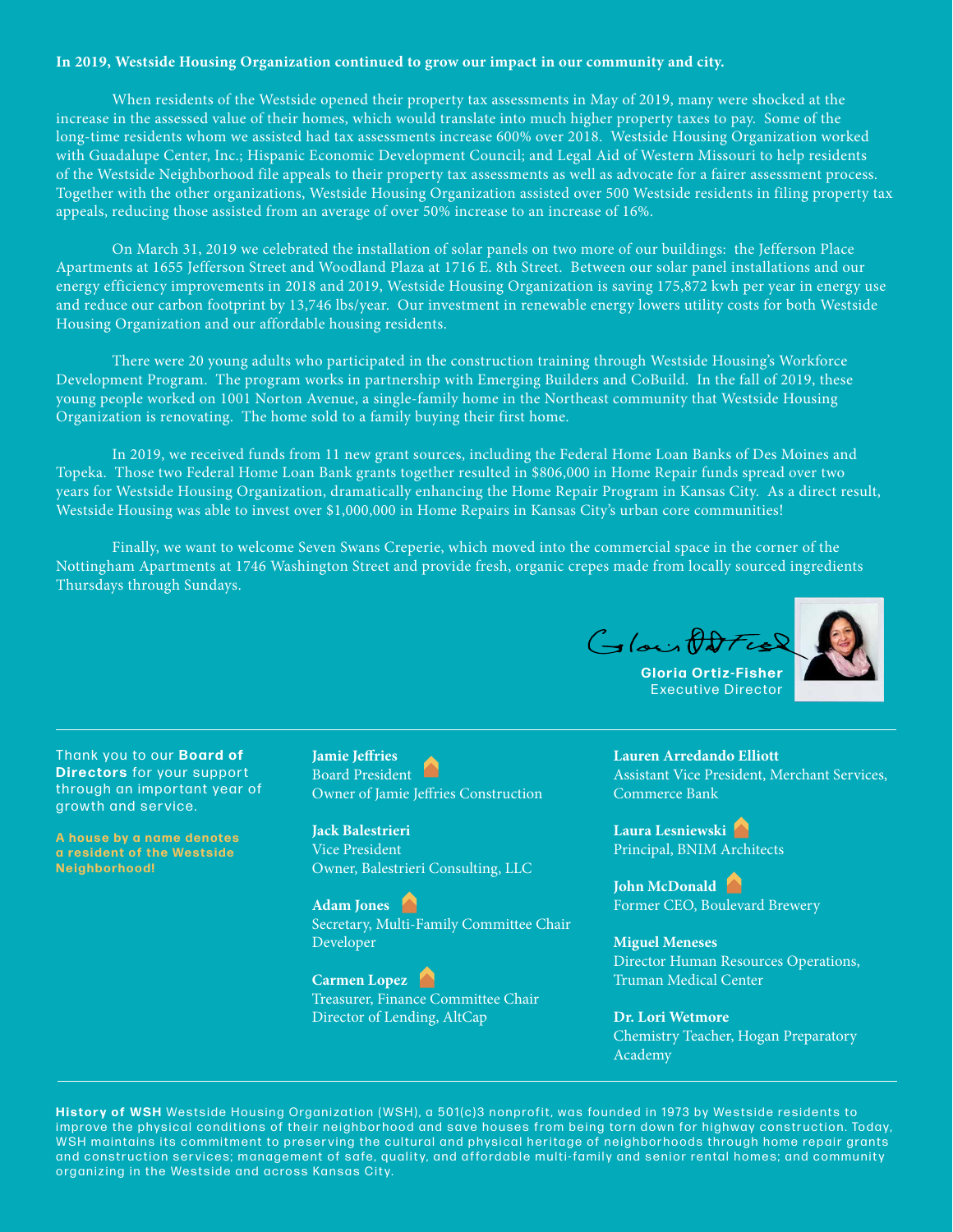# **In 2019...**

#### **What We Earned 2019**

**A. Earned 68%** *Rent = \$693,996 Construction = \$633,252 Prop. Management = \$295,746*

**B. Raised 30%** *Grants = \$510,849 Donors/ Contributions = \$197,134*

**C. Other 2%** *Interest = \$2,722 Other = \$53,643*



#### **Programs Minor home repair**

We help homeowners avoid displacement, health hazards, and economic hardship by offering assistance in minor home repairs.

#### **Affordable Housing**

We own and manage 165 affordable, quality, and safe multi-family units.

#### **Sustainable Housing**

Installing solar panels and making energy efficiency improvements combats energy poverty keeping utility costs consistently affordable.

#### **Healthy Home Assessments**

Healthy home assessments for low-income families which helps identify and remove health hazards.

#### **Financial Literacy**

**How We Spent 2019**

**B. Management 5.3%**

**C.Fundraising 6.7%**

**A. Programs 88%** \$1,963,729

\$314,220

\$97,879

Building a pathway to homeownership and personal wealth for our tenants and community residents.

#### **Workforce Development Program**

Hands-on learning for building trades.

### **Community Organizing**

We work with residents and neighborhood stakeholders to address issues and organize community activities. Together we can.